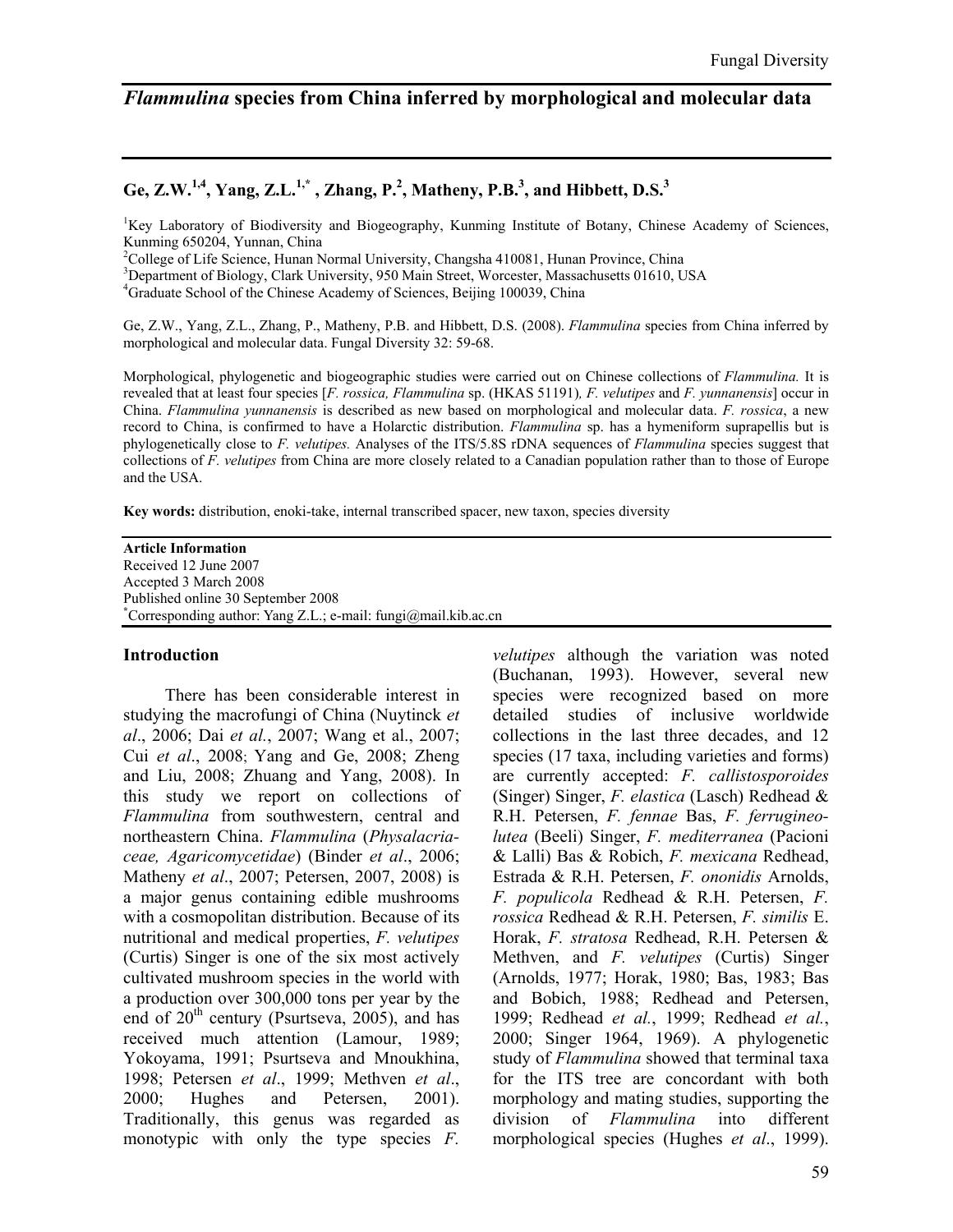However, materials used in the study were mainly from Europe, North America and to a lesser extent from eastern Asia, and only one collection was from China.

In contrast to the situation in Europe and America, *Flammulina* has not been critically studied in China, and few reports can be found. Except for the collection GDGM 4637, which was regarded as *F. fennae* by Bi *et al*. (1994), all other Chinese *Flammulina* collections were lumped as *F. velutipes* or *Collybia velutipes* (in Chinese "Donggu", or "Jinzhengu") (Lohwag, 1937; Tai, 1979; Wang and Zang, 1983; Bi *et al*., 1994; Ying and Zang, 1994; Teng, 1996). The objectives of the present study are: (i) to revise the taxonomy of putative Chinese collections of *Flammulina*; (ii) to characterize Chinese species of *Flammulina* using morphology and molecular data; (iii) to clarify phylogenetic relationships of Chinese *Flammulina*  species with their counterparts from other continents; and (iv) to provide details on the distribution and biogeography of *F. rossica*.

### **Materials and methods**

### *Specimens and morphological descriptions*

Macro-morphological descriptions are based on the field notes and color slides of basidiomes. Color codes of the form "5A3" that indicate the plate, row, and color block are from Kornerup and Wanscher (1981). Herbarium codes used follow Holmgren *et al*. (1990) with one exception: Herbarium of Cryptogams, Kunming Institute of Botany, Chinese Academy of Sciences (HKAS), which is not listed in the index or relevant publications. Micro-morphological data were obtained from the dried specimens after sectioning and mounting in 5% KOH solution for study under a light microscope. In the descriptions of basidiospores, the abbreviation [*n*/*m*/*p*] shall mean *n* basidiospores measured from *m* fruit bodies of *p* collections; *Q* is used to mean "length/width ratio" of a spore in side view; *Q* means average  $Q$  of all basidiospores  $\pm$  sample standard deviation; *x* means range of basidiospore length  $\times$  width.

## *DNA extraction, PCR and sequencing*

Genomic DNA was extracted from 15 Chinese materials and a German collection of *Flammulina* (Table 1). Sampling localities of all the Chinese collections were showed in Fig. 3. DNA was isolated with a SDS miniprep following the protocol of Wang *et al*. (2002), or using a modified CTAB procedure of Doyle and Doyle (1987), or using the E.Z.N.A. Fungal DNA Kit (Omega Bio-tek, Doraville, Georgia, USA). ITS/5.8S rDNA were amplified using primers ITS1F and ITS4 (White *et al.,* 1990, Gardes and Bruns, 1993). PCR products were purified using a QIAquick PCR purification kit (Qiagen Science, Maryland, USA). Sequencing was performed using a Bigdye terminator cycle sequencing kit (Applied Biosystems, Foster City, California, USA) following the manufacturer's protocol. Sequencing primers for the ITS regions were ITS1F and ITS4. Sequencing reactions were purified using Pellet Paint (Novagen, Madison, Wisconsin, USA) and were run on an Applied Biosystems 377 XL automated DNA sequencer. Sequence chromatograms were compiled with Sequencher 4.1 software (GeneCodes Corporation, Ann Arbor, Michigan, USA). Sequences generated in this study were deposited in Genbank with accession numbers EF601574, DQ486704 and EF599844-EF595857.

## *Phylogenetic analyses*

16 ITS sequences were assembled manually in MacClade 4.0 (Maddison and Maddison, 2000) with the data set of Hughes *et al*. (1999), which was downloaded from TreeBASE (accession no. SN235) (http://www.treebase.org/ treebase/). Gaps were treated as "fifth base". The alignment is available at TreeBASE (accession no. SN3411).

The ITS data set included 34 samples of *Flammulina*. *Flammulina stratosa* was designated as the outgroup because a more inclusive prior phylogenetic analysis (including genera *Xerula* and *Oudemansiella*) suggests that it is basal to all other *Flammulina* species (results not shown). Phylogenetic relationships were estimated in PAUP\* (Swofford, 2004) under the Maximum Parsimony (MP) criterion. MP analysis in PAUP\* used a heuristic search strategy with the following settings: Multistate taxa interpreted as uncertainty; starting tree(s) obtained via stepwise addition; addition sequences with random option of 1000 replicates; held 10 trees at each step during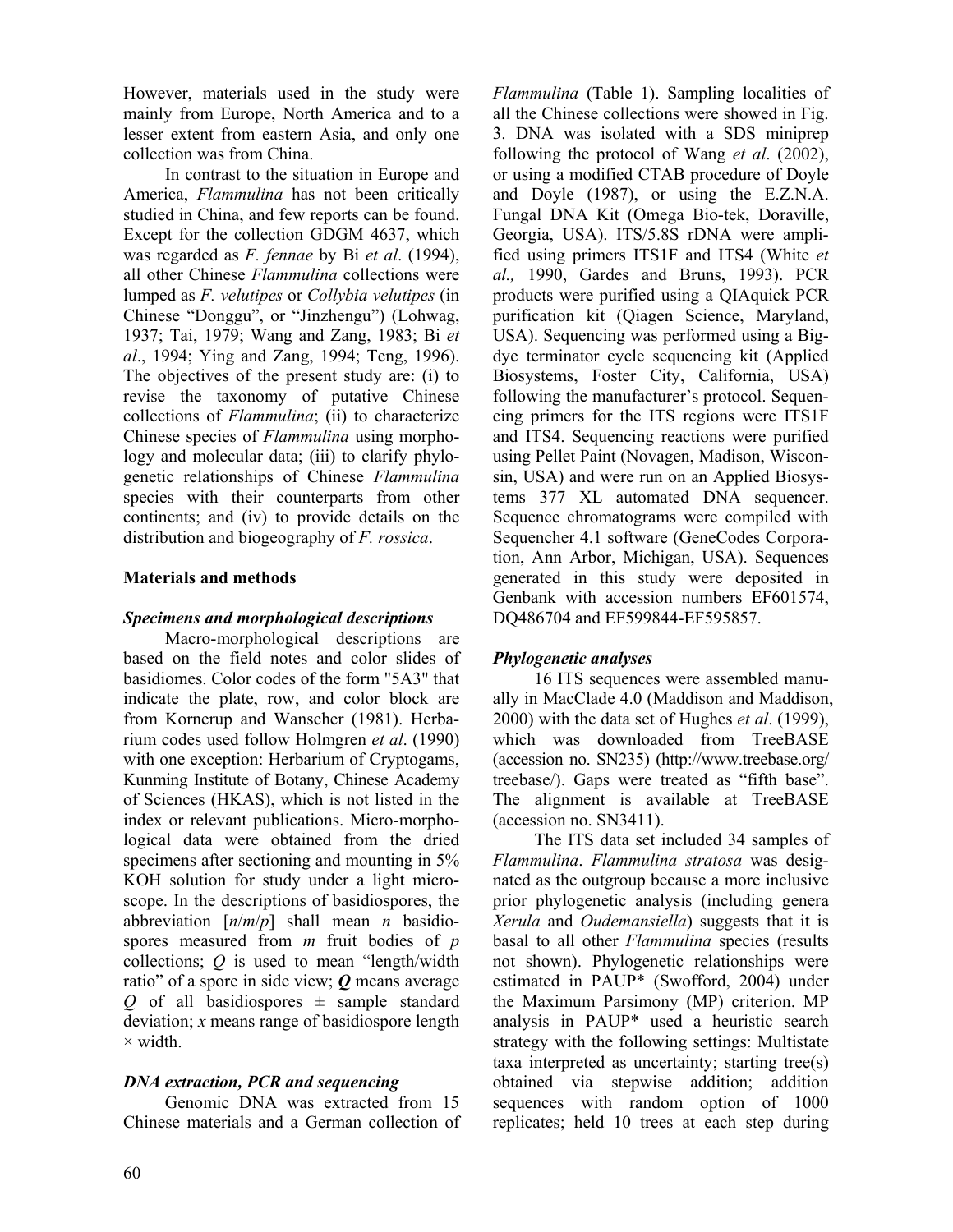| <b>Species</b>        | <b>Collections</b> | Location and month of colletion                  | <b>Substrate</b>               | <b>GenBank</b> |
|-----------------------|--------------------|--------------------------------------------------|--------------------------------|----------------|
|                       |                    |                                                  |                                | accession #    |
| F. elastica           | <b>TENN 56057</b>  | Austria: Vienna, 27-XI-1994                      | On Salix alba                  | AF034103       |
| F. elastica           | <b>TENN 54689</b>  | Netherlands: Leiden, 21-I-1997                   | On Salix                       | AF141134       |
| F. elastica           | <b>HKAS 52018</b>  | Germany: Marburg, XI-2004                        |                                | EF595849       |
| F. fennae             | Th.Kuyper 2220     | Netherlands: Utreght, Breukelen, 16-XI-<br>1982  |                                | AF141135       |
| F. fennae             | <b>TENN 54172</b>  | Switzerland: Canton Graubunden, 16-X-<br>1995    | On Alnus incana                | AF035398       |
| F. mexicana           | <b>TENN 52894</b>  | Mexico: Est. Tlaxcala, 11-VII-1993               | On Senecio<br>cinerarioides    | AF032129       |
| F. ononidis           | <b>TENN 54743</b>  | Germany: location and date unknown               |                                | AF051701       |
| F. populicola         | <b>TENN 53636</b>  | Sweden: Uplland, vic. Uppsala, 7-XI-1994         | On Populus                     | AF047873       |
| F. populicola         | <b>TENN 54171</b>  | United States: Alaska, Anchorage, 17-IX-<br>1995 |                                | AF044193       |
| <i>F. populicola</i>  | Halling 6536       | United States: California, Sierra Co.            | On Alnus or Populus            | AF031655       |
| F. rossica            | I. Bullakh         | Russia: Terr. Primorsk, IX-1994                  |                                | AF051699       |
| F. rossica            | <b>TENN 54169</b>  | United States: Alaska, 14-IX-1995                | On Salix                       | AF044194       |
| F. rossica            | <b>HKAS 46076</b>  | China: Tibet, Changdu, 7-VIII-2004               | On Salix                       | EF595845       |
| F. rossica            | <b>HMJAU 20588</b> | China: Jilin, Zuojia, 16-IX-2000                 |                                | EF595847       |
| F. rossica            | <b>HKAS 43699</b>  | China: Tibet, Leiwuqi, 8-VIII-2004               | On Salix                       | EF595846       |
| F. rossica            | <b>HKAS 45970</b>  | China: Tibet, Changdu, 27-VII-2004               | On Salix                       | EF595850       |
| F. rossica            | <b>HKAS 32154</b>  | China: Sichuan, Xiangcheng, 16-VII-1998          | On rotten wood of<br>Salix     | EF595856       |
| F. rossica            | <b>HKAS 32155</b>  | China: Sichuan, Daocheng, 4-VII-1998             | On Picea                       | EF595855       |
| F. rossica            | <b>HKAS 7930</b>   | China: Jilin, Baihe, 15-VIII-2004                | In <i>Betula</i> forest        | EF595852       |
| $F$ . sp.             | <b>HKAS 51191</b>  | China: Tibet, Mozhugongka, 2-IX-2006             | On the base of a dead<br>trunk | EF601574       |
| F. stratosa           | <b>TENN 56240</b>  | New Zealand: South Island, 17-V-1994             |                                | AF047872       |
| F. yunnanensis        | <b>HKAS 32774</b>  | China: Yunnan, Lushui, 29-IX-1998                | In forest with Schima<br>trees | DQ486704       |
| <i>F.</i> yunnanensis | <b>HKAS 41344</b>  | China: Yunnan, Longlin, 27-VIII-2002             | On a dead fagaceous<br>plant   | EF595857       |
| <i>F. velutipes</i>   | <b>TENN 56008</b>  | Canada: British Columbia.                        |                                | AF141133       |
| F. velutipes          | <b>TENN 54748</b>  | Netherlands: Prov. Zeeland, 23-XI-1981           |                                | AF036928       |
| F. velutipes          | K 28262            | United Kingdom: Surrey, Ham, 3-I-1995            |                                | AF030877       |
| F. velutipes          | <b>TENN55402</b>   | United States: California, 24-XI-1996            | On Lupinus arboreus            | AF047871       |
| F. velutipes          | <b>TENN 56028</b>  | United States: Michigan, 19-XI-1995              |                                | AF051700       |
| F. velutipes          | <b>HKAS 49485</b>  | China: Yunnan, Kunming, 9-VII-2004               | Cultivated                     | EF595844       |
| <i>F. velutipes</i>   | <b>HKAS 51962</b>  | China: Hubei, Wuhan, 20-XI-2006                  | On Broussonetia                | EF595848       |
|                       |                    |                                                  | papyrifera                     |                |
| <i>F. velutipes</i>   | <b>HKAS 47767</b>  | China: Hunan, Changsha, 24-XII-2004              | On Broussonetia<br>papyrifera  | EF595853       |
| <i>F. velutipes</i>   | <b>HKAS 47768</b>  | China: Hunan, Changsha, 24-XII-2004              | On Broussonetia<br>papyrifera  | EF595854       |
| <i>F. velutipes</i>   | <b>HKAS 51988</b>  | China: Jilin, Changbai Mt., 27-X-2006            | On Betula platyphylla          | EF595851       |
| <i>F. velutipes</i>   | FH DH97-080        | China: Sichuan, Gongga Mt., 17-VIII-1997         | On dead hard wood              | AF159426       |

**Table 1.** Specimens of *Flammulina* used in molecular studies and GenBank accession numbers.

stepwise addition; tree-bisection-reconnection (TBR) branch-swapping; "MulTrees" option not in effect. 500 MP bootstrap replicates were done also using heuristic search with the same search parameters as above. The best-fit model to the ITS data set was estimated using Modeltest 3.7 (Posada and Crandall, 1998, 2001). Bayesian analysis was also performed on this data set in MrBayes 3.1.2 (Huelsenbeck *et al.,* 2001, Huelsenbeck *et al.,* 2002; Ronquist and Huelsenbeck, 2003). A preliminary run of 200,000 generations using four Metropolis-Coupled Monte Carlo Markov chains was done to estimate how many generations were required for likelihood scores to reach stationarity. This result then dictated our burnin value for a second run of 2,000,000 generations also using four chains. A total of 19,000 trees, among 20,000 sampled, was used to calculate posterior probabilities.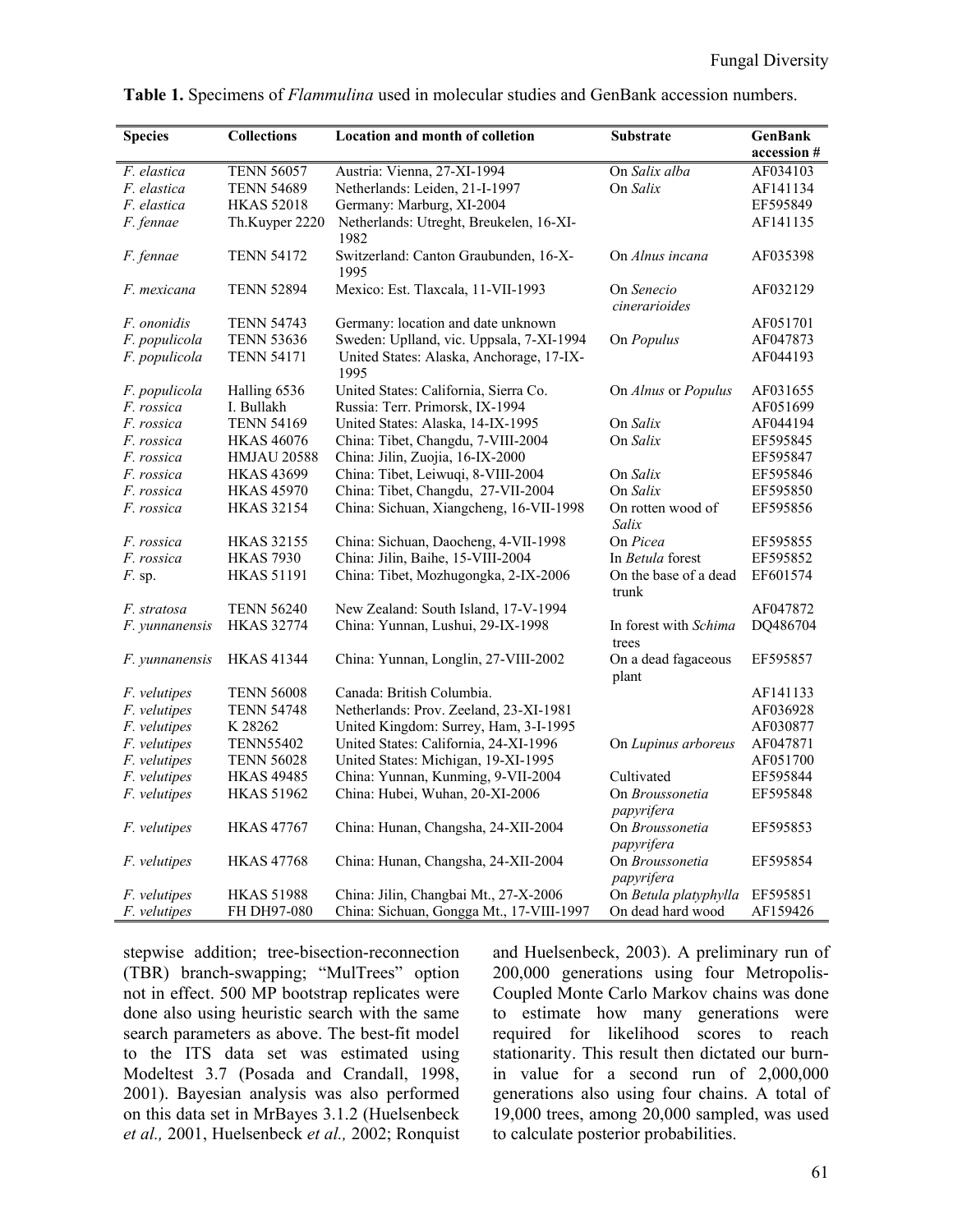

**Fig.1.** One of the 11 most parsimonious trees based on ITS/5.8S rDNA sequences. Bootstrap support values greater than 50% are indicated above the branch. Thick branches indicate Bayesian posterior probabilities value is greater than 0.90 for that clade.

#### **Results**

#### *Taxonomy*

Examinations of the Chinese collections resulted in four species based on morphology: *F. velutipes*, *F*. *rossica,* and two undescribed species, one of which is described below. Two collections, namely GDGM 4637and 4553, regarded as *F. fennae* and *F. velutipes* separately by Bi *et al*. (1994) are not members of *Flammulina* but of *Gymnopus* based on the form and the size of the basidiospores and the pileipellis of repent hyphae. The collection Handel-Mazzetti 12966 (WU), regarded as *Collybia velutipes* by Lohwag (1937), was restudied and treated as an undescribed taxon of *Flammulina* by Horak (1987). However, this accession might be a species of *Xeromphalina*  if the basidiospores are amyloid, as mentioned by Horak (1987). Our reexamination of the collection showed that the basidiospores are non-amyloid, elongate to subcylindric, 5.5-7.5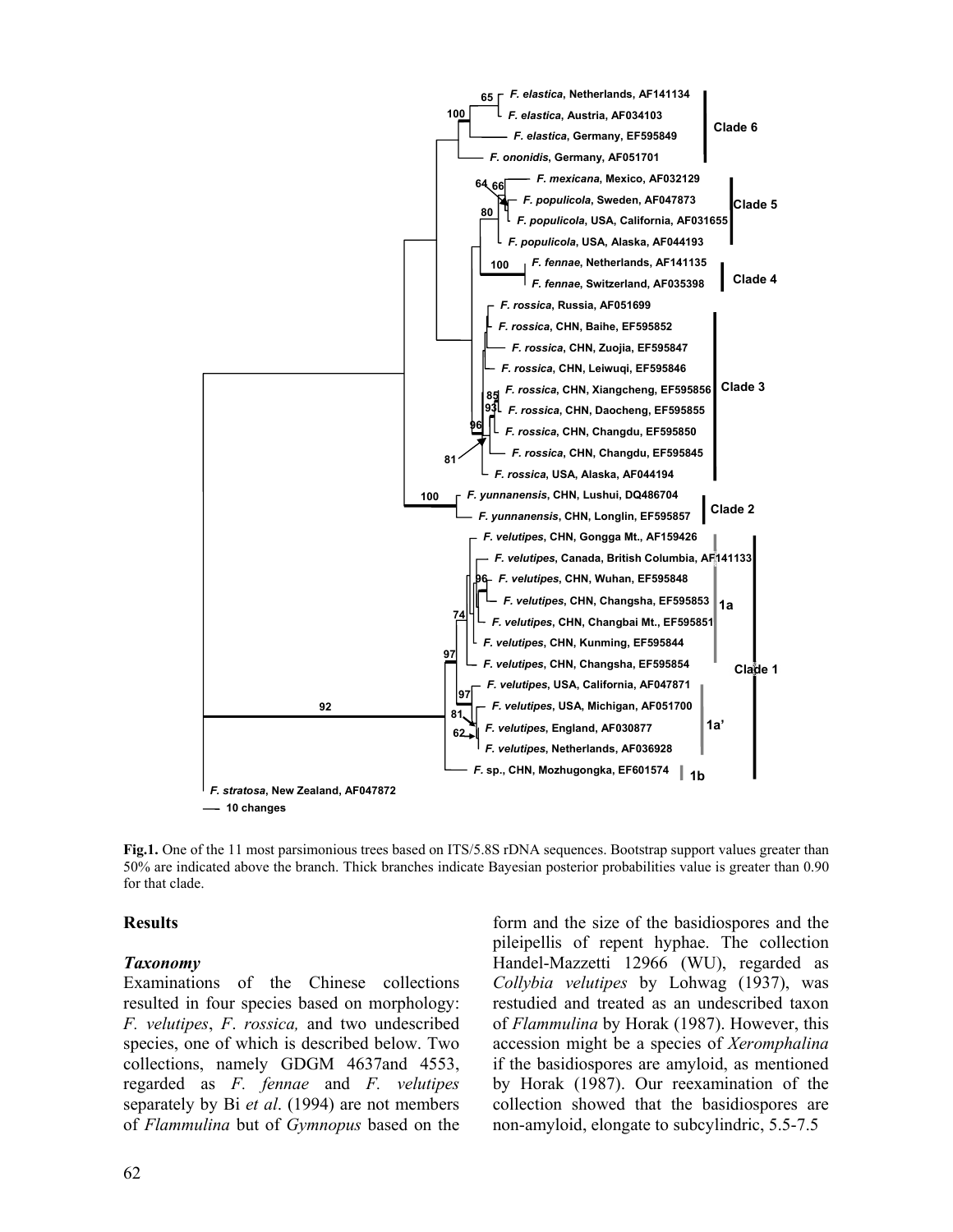Fungal Diversity



**Fig 2.** *Flammulina yunnanensis*. (HKAS41344-**holotypus**). **a.** Basidiomata. **b.** Basidiospores. **c.** subhymenium, and hymenium with pleurocystidia and basidia. **d.** Radial section of pileipellis.

*×* 2.3-3.2 µm. The pileipellis consists of an ixohyphidia (4.1-5.5 µm in width) with interspersed clavate elements and fusoid-lanceolate pileicystidia  $(90-120 \times 8-12 \mu m)$ . It is a member of *Flammulina* without any doubt. However, the width of the spores and the structure of the pileipellis don't fit the concepts of any known species. Due to the scanty of the material, the taxonomic issue can only be elucidated when more collections become available.

The characters of the Chinese *F. velutipes* agree well with the relative descriptions (eg. Bas, 1983; Redhead and Petersen, 1999), except that the ixohyphidia composing the suprapellis of all the Chinese *F. velutipes* collections are not highly differentiated (not so extensively branched as those collections from Europe) and usually branch at shorter angles. *Flammulina rossica* has not been reported from China before. Except that the basidiomata sometimes are not pale-colored and the protrudings of the clavate elements composing the suprapellis are sometimes longer and narrower, all other characters of the Chinese collections agree well with the relative descriptions of *F. rossica* (Redhead and Petersen, 1999).

With regard to the undescribed species, one, *Flammulina* sp., is sister to two clades of *F. velutipes* (Fig. 1)*.* But it is characterized by a hymeniform suprapellis that is different from suprapellis of *F. velutipes* which is composed of ixohyphidia. However, the basidiomata of the single collection were immature when dried, and thus, this species can only be formally described when more collections become available. The other, *F. yunnanensis*, is described herein:

### *Flammulina yunnanensis* Z.W. Ge & Zhu L. Yang, **sp. nov.**

#### MycoBank MB 512371

*Etymology*: the epithet refers to the locality where the type of this species was collected.

*Pileus* 1.5-3.5 cm latus, convexus vel applanatoconvexus, luteus vel ranunculinus, centro pallide aurantiaco vel armentiaco, subviscidus vel viscidus. *Lamellae*  sinuatae vel adnexae, cremeae vel albidae. *Stipes* 3-6 × 0.3-0.7 cm, subcylindricus, subeaqualis vel sursum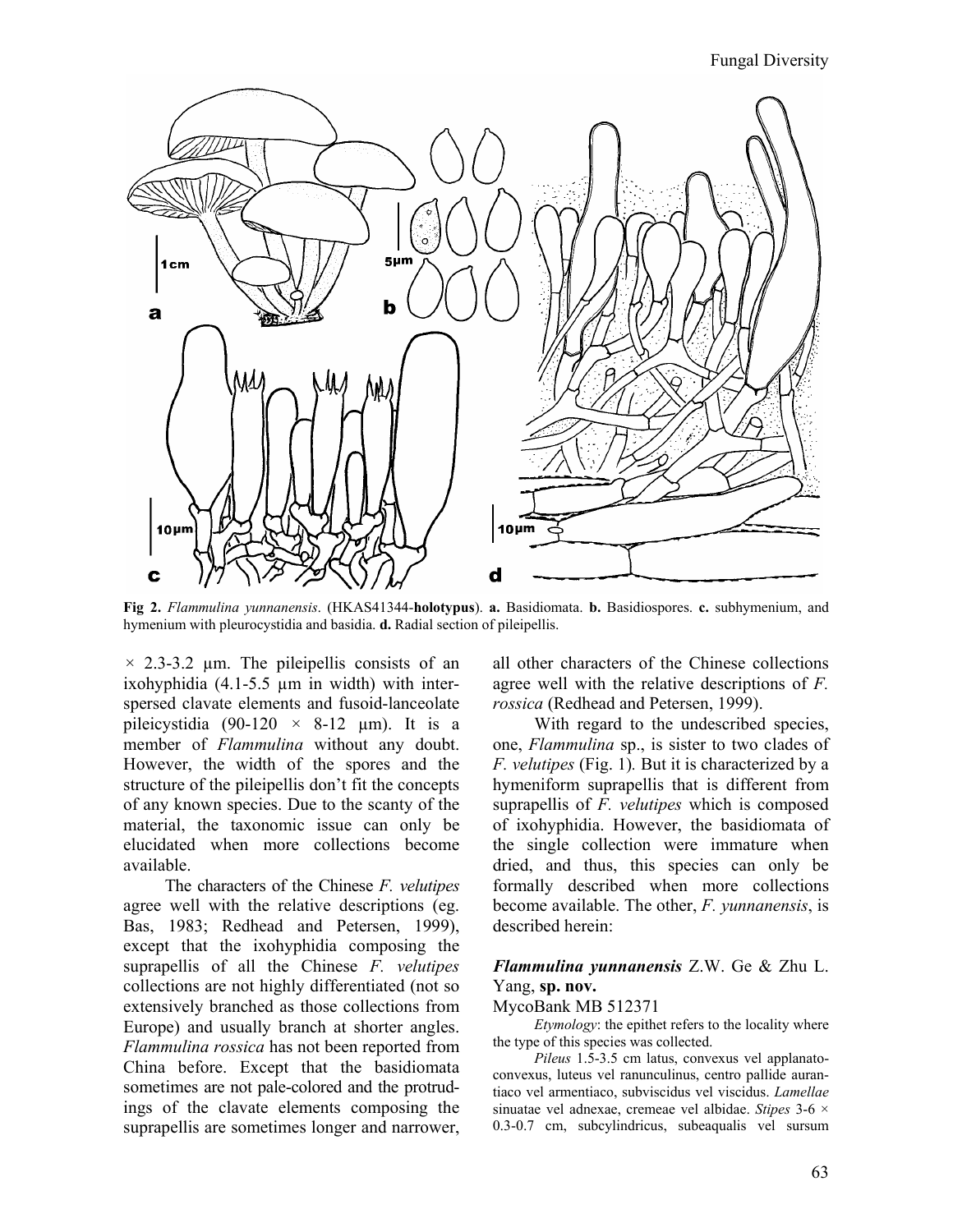attenuatus. *Caro* alba, non-discolorans. *Basidia* 24-32 × 9.5-12.5 µm, angusticlavata, 4-sporigera. *Basidiosporae*   $(5)5.4-6.5(7) \times 3-4 \mu m$ , ellipsoideae, interdum obovoideae vel lacrymoideae, hyalinae, non-dextrinoideae. *Pleurocystidia* et cheilocystidia lageniformia vel ventricosa, hyalina vel luteo-brunnea, 29-45 (56) × 10-16 µm. *Suprapellis* hymeniformis. *Fibulae* praesentes.

*Holotypus*: Z.L. Yang 3275 (HKAS 41344), 27 August 2002, Xiaoheishan Nature Reserve, Longlin County, Yunnan, China.

Basidiomata (Fig. 2a) in clusters on wood. *Pileus* 1.5-3.5 cm in diam., convex to broadly convex; surface smooth, yellow (3A6- 7), butter yellow (4A5), to buttercup yellow (4A7), center light orange (5A5), melon yellow (5A6), grayish orange (5B5), to apricot yellow (5B6), subviscid to viscid when wet, margin translucently striate. *Lamellae* sinuate to adnexed, crowded to subdistant, cream to yellowish white (2A3), edge even; lamellulae 3-4 tiers, not forked. *Stipe* central,  $3-6 \times 0.3$ -0.7 cm, subcylindrical, subequal to slightly attenuate upward, apical part cream to yellowish, lower part concolourous with pileus or darker, surface pruinose to pubescent, not viscid. *Context* white, unchanging; taste mild.

*Basidiospores* (Fig. 2b) [60/4/2] (5)5.5-  $6.5(7) \times 3-4 \text{ µm}$  ( $x = 5.94 \pm 0.42 \times 3.35 \pm 0.35$ )  $\mu$ m),  $Q = 1.5 - 2(2.33)$  ( $Q = 1.78 \pm 0.16$ ), ellipsoid, sometimes obvoid or lacrymoid, smooth, hyaline, thin-walled, without germ pore, non-amyloid, with an apiculus 1-1.5 µm long. *Basidia* (Fig. 2c) 24-32 × 9.5-12.5 µm, narrowly clavate, hyaline, thin-walled, 4-spored; sterigmata up to 3 µm long. *Pleurocystidia*  (Fig. 2c) lageniform to ventricose, abundant to scattered, projecting up to 20 µm beyond the surface of the hymenium,  $29-45(56) \times 10-16$ µm, hyaline to yellowish, slightly thick-walled. *Cheilocystidia* similar to pleurocystidia both in size and form. *Lamellar trama* regular to somewhat interwoven, composed of colorless filamentous hyphae 6-15 µm in width. *Suprapellis*  (Fig. 2d) 60-80 µm thick, moderately gelatinized, with a hymeniform layer composed of hyaline to brownish, slightly thick-walled, narrow clavate, clavate to sphaeropedundiculate elements  $(14-25 \times 5-10 \mu m)$ terminated on brownish filamentous hyphae of 2.5-6 µm in width, interspersed with typical reddish brown, lageniform to ventricose pileocystidia (50-75  $\times$  12-15 µm); ixohyphidia absent; *subpellis* composed of yellow-brown to brownish filamen-tous hyphae  $4-12$  (16)  $\mu$ m in width, often with intra-cellular, yellow-brown pigments. *Clamp connections* abundant in every part of basidioma.

*Habitat and known distribution:* gregarious on dead trunk of a fagaceous (*Quercus* or *Lithocarpus*) plant or on dead wood in a forest with *Schima* sp. (*Theaceae*); fruiting between August and September in southern subtropical Yunnan, southwestern China at 2000-2100 m elev.

*Additional material examined:* China, Yunnan Province, Lushui County, 29 Sept. 1998, M. Zang 12949 (HKAS 32774), alt. 2000 m.

## *Molecular phylogeny*

Aligned sequences of ITS were 844 sites long. Among these, 589 characters are constant, 122 variable characters are parsimonyuninformative, and 133 characters parsimonyinformative. The genetic divergence among all the sequences ranged from 0% (between two collections of *F. velutipes* from Netherlands and England, as well as *F. fennae* from Switzerland and Netherlands) to 14.38% (between *F. rossica* HKAS 32154 and *F. stratosa*). The mean sequence genetic divergence is 3.56%. The mean genetic divergence between *F. yunnanensis* and other known species is 4.75% (HKAS 41344) or 4.73% (HKAS 32774), while the mean genetic divergence between *F.* sp. and all other known species is 3.39%, and the mean divergence between *F.* sp. and *F. yunnanensis* is 4.9%.

Parsimony analysis of the ITS data set resulted in 11 equally parsimonious trees of 473 steps (CI = 0.717, RI = 0.844, RC = 0.605), one of the most parsimonious tree was shown in Fig. 1. Six major clades were recovered as supported by bootstrapping: (1) the *F. velutipes-Flammulina* sp. lineage (Clade 1, bootstrap 92%), (2) the *F. yunnanensis* lineage (Clade 2, bootstrap 100%), (3) the *F. rossica* lineage (Clade 3, bootstrap 96%), (4) the *F. fennae*  lineage (Clade 4, bootstrap 100%), (5) the *F. populicola-F. mexicana* lineage (Clade 5, bootstrap 80%), and (6) the *F. elastica-F. ononidis* lineage (Clade 6). The *F. yunnanensis* lineage, consisting of two collections of *Flammulina* from southern subtropical Yunnan, southwestern China, formed a unique clade of its own with strong bootstrap support. In the well supported *F. velutipes* clade, all of the collections from China clustered with a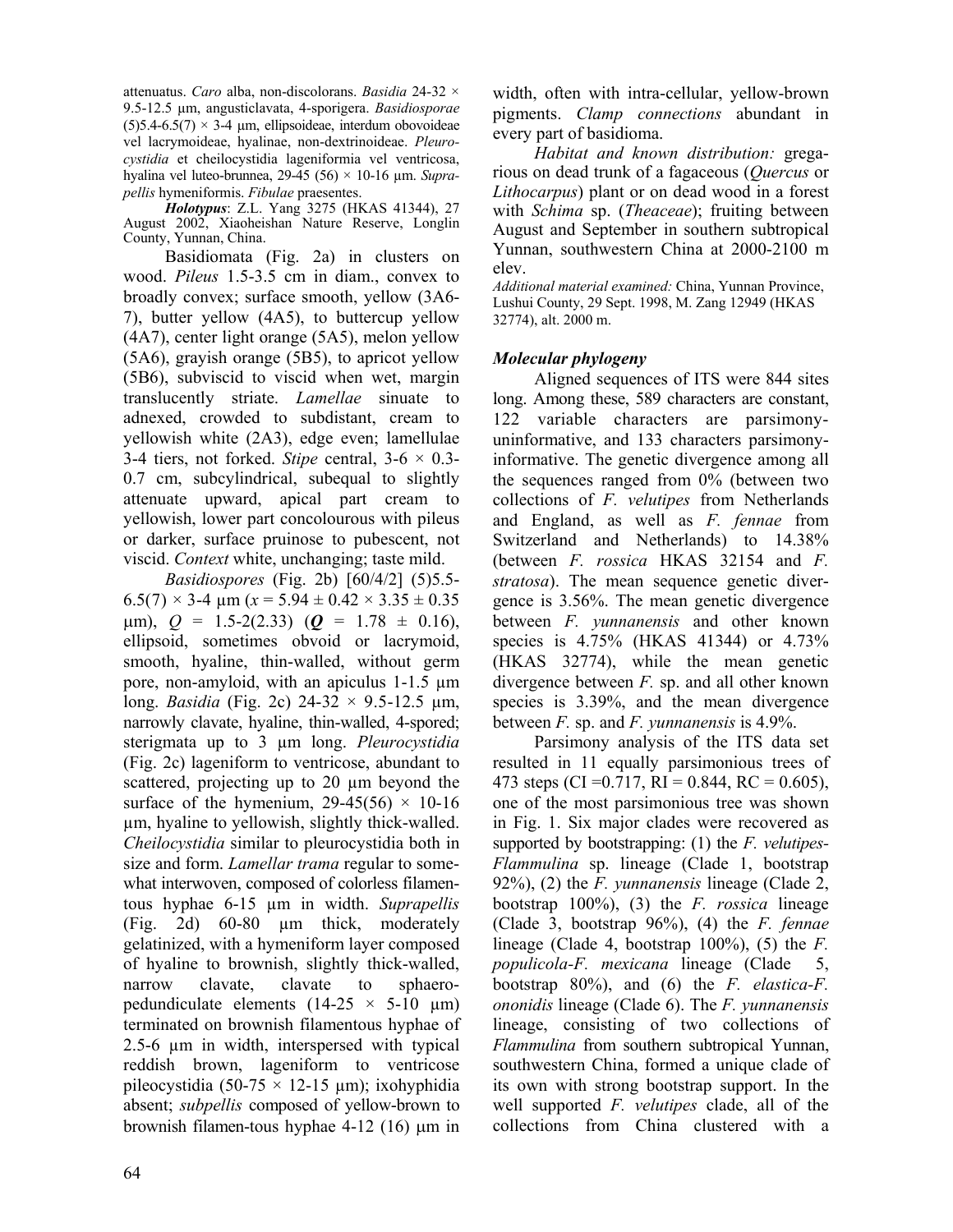Canadian accession with moderate bootstrap support (74%, Clade 1a), and are the sister group to the European-North American *F. velutipes* (Clade 1a′). All of the Chinese collections of *F. rossica* clustered with their counterparts from eastern Russia and Alaska. These formed a well supported *F. rossica* clade (96%), with the Alaska collection at the base. Collections from southwestern China form a clade with moderate bootstrap (81%), except one from Leiwuqi uniting with two collections from northeastern China and one collection from far-eastern Russia. *Flammulina mexicana* is nested within the *F. populicola* group (Clade 5), thus made *F. populicola* paraphyletic, this result is same with that in Hughes *et al*. (1999) in which they discussed in detail.

For the Bayesian analysis, TrN+I+G including a proportion of invariable sites with gamma-distributed substitution rates at the remaining sites was selected by Akaike information criterion (AIC) as the best-fit model to the ITS data set. The Bayesian analysis recovered the six similar major clades (*F. velutipes-Flammulina* sp., *F. yunnanensis*, *F. rossica, F. fennae*, *F. populicola-F. mexicana,* and *F. elastica*) as in MP analysis but with different topological rearrangements within each clade. Clades with Bayesian posterior probabilities value greater than 0.9 are indicated by thick branches in Fig. 1.

## **Discussion**

Several morphological traits are useful to distinguish species of *Flammulina*. These include basidiospore size, suprapellis structure and substrate and habitat, as showed by our own and other studies.

*Flammulina yunnanensis* is morphologically distinct from all other known species of the genus because of the following combination of features: (i) small ellipsoid to obvoid or lacymoid basidiospores; (ii) the hymeniform suprapellis composed of brownish, slightly thick-walled clavate terminal elements without ixohyphidia; and (iii) the preference to fagaceous plants and other broad-leaved trees in warm areas as its substrate. Both MP and Bayesian analyses of the ITS data set constantly showed *F. yunnanensis* forms a clade of its own with strong bootstrap supports suggesting that it is a unique species.

*Flammulina yunnanensis* is similar to *F. populicola* Redhead & R.H. Petersen, in bearing a hymeniform suprapellis and small basidiospores. However, *F. populicola*, originally described from western North America and then found in Sweden, has larger ellipsoid basidiospores (6-8.7  $\times$  4-4.8 µm). Furthermore, *F. yunnanensis* occurs on rotten trunks of fagaceous plants and other broad-leaved trees in warm regions in southwestern China, whereas *F. populicola* most frequently fruits on the ground at the base of *Populus* trees in temperate regions (Redhead and Petersen, 1999). *Flammulina yunnanensis* is also similar to *F. rossica* Redhead & R.H. Petersen on account of the hymeniform suprapellis. However, the latter, originally described from far-eastern Russia, usually bears paler basidiomata, considerably larger basidiospores  $(7.4-11 \times 3.8-4.5)$ µm), and clavate terminal cells often with protrusions at the apex in the suprapellis. In addition, *F. rossica* usually occurs on *Salix*, *Populus* or *Picea* in temperate or alpine regions (Redhead and Petersen, 1999; data of the authors in the present paper).

Among the five collections of *F. rossica*  from southwestern China, four of them formed a well supported subclade (bootstrap value 81%) within the clade of the species (Fig. 1), suggesting that populations in the core region of southwestern China are much more closely related with each other than with other populations within China (Fig. 3). The collection from Leiwuqi did not cluster with the other four, which may imply that the Leiwuqi population might have limited gene flow with the other four, and is probably located outside of the core region of southwestern China both geographically and ecologically. In fact, the habitat in Leiwuqi was relatively drier than in the other four places. *Flammulina rossica* was previously regarded as a trans-Beringian distributed species (Hughes *et al.*, 1999). More recently, this species has also been found in Western Europe, Japan, interior Russia, northern Thailand (Badalyan and Hughes, 2004; Nishizawa *et al*., 2003, as *F. velutipes*; Petersen and Hughes, 2007). Thus, *F. rossica* should be regarded as a Holarctic element, and can not only be distributed in areas with low elevations (HKAS 7930, alt. 840 m) in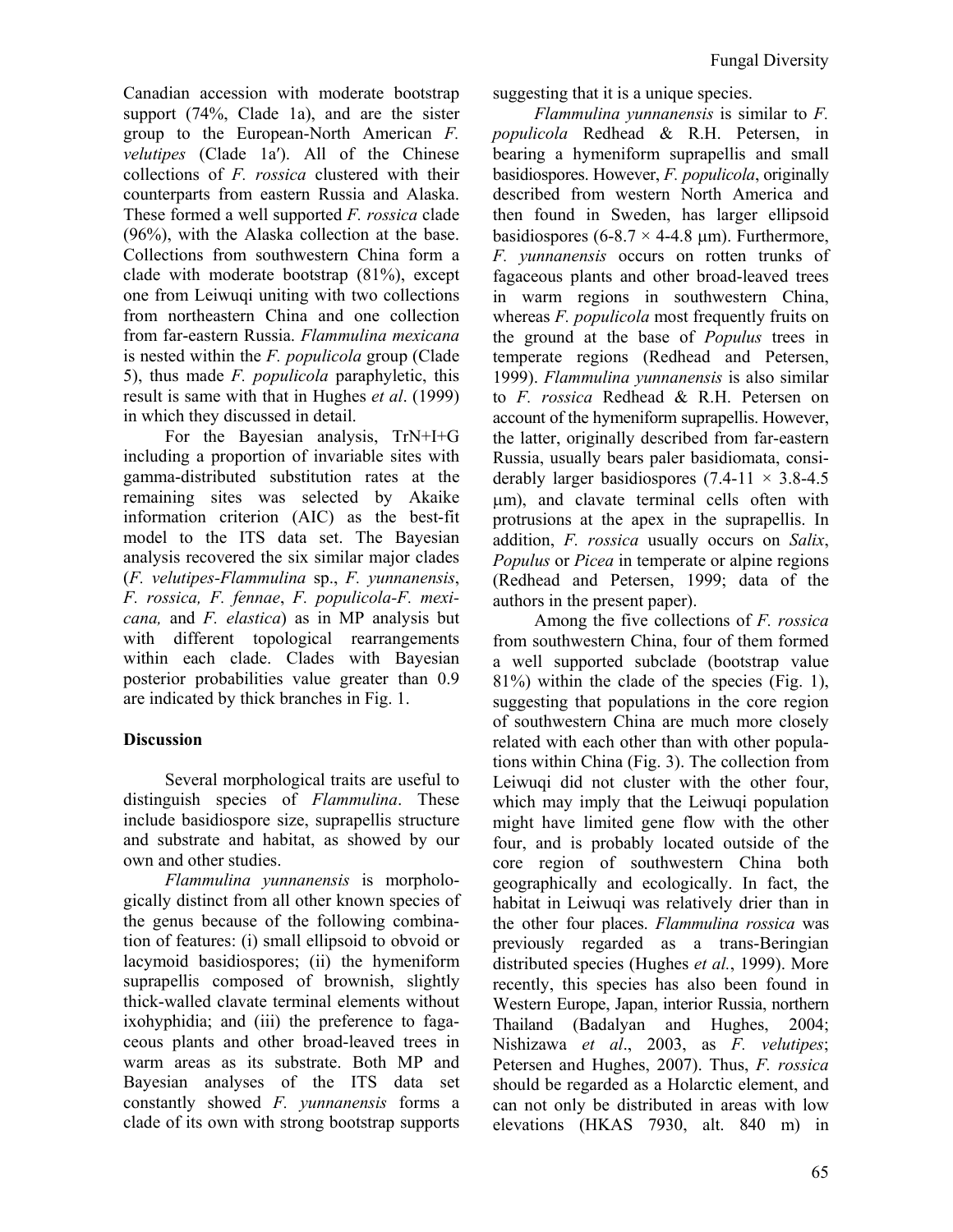

**Fig 3.** Sampling localities of *Flammulina yunnanensis* (circles), *F.* sp. (stars), *F. rossica* (squares) and *F. velutipes*  (triangles) in China.

temperate northeastern China but also in alpine or subalpine areas with much high elevations (HKAS 43699, alt. 4380 m) in subtropical southwestern China.

*Flammulina velutipes* occurs mostly on substrates of *Salix* and *Populus*, *Fraxinus*, *Sambucus*, and other deciduous trees. Three Chinese collections (HKAS 47767, 47768, and 51962) were found fruiting on dead trunk of *Broussonetia papyrifera* (*Moraceae*)*. Flammulina velutipes* is commonly found in winter months of the year in Europe and North America, thus earning the name "winter mushroom". However, it can also be collected in early autumn in China (Table 1). *Flammulina velutipes* has a worldwide distribution pattern probably due to human mediation, and fruits either saprotrophically on dead wood or as a parasite of living trees (Kreisel, 1961; Vellinga, 1996, Hughes, 1999; Petersen and Hughes, 2007). In regard to the biogeographic relationships among populations of *F. velutipes*, our study suggests that strains of eastern Asia are more closely related to the one from the western coast of Canada than those of Europe and the US.

*Flammulina* sp. (Clade 1b) clustered with *F. velutipes* (Clade 1a and Clade 1a′) with strong statistic support (Fig. 1). Only according to the molecular analysis may it be regarded as a lineage of the latter species. However, its hymeniform suprapellis without ixohyphidia significantly differs from that of the latter taxon. Because of the single collection of this species consisting of only basidiomata without basidiospores, it will be described when collections with mature basidiomata become available.

#### *Concluding Remarks*

This study demonstrates that four species of *Flammulina* are distributed in China. The eastern Himalayas and Hengduan Mountains region in southwestern China, one of the world's 34 hotspots of biodiversity, may be another diversity center of this group (Fig. 3) besides Europe in which five *Flammulina* species are distributed (Hughes *et al*., 1999). *Flammulina velutipes* and *F. rossica* are by far the two most common species in China. The former is widely cultivated in East and Southeast Asia as a delicacy. A strain of *F. rossica* from western North America was found to be compatible with a strain of *F. velutipes* of European origin, which indicates interspecific hybridization is possible in *Flammulina* under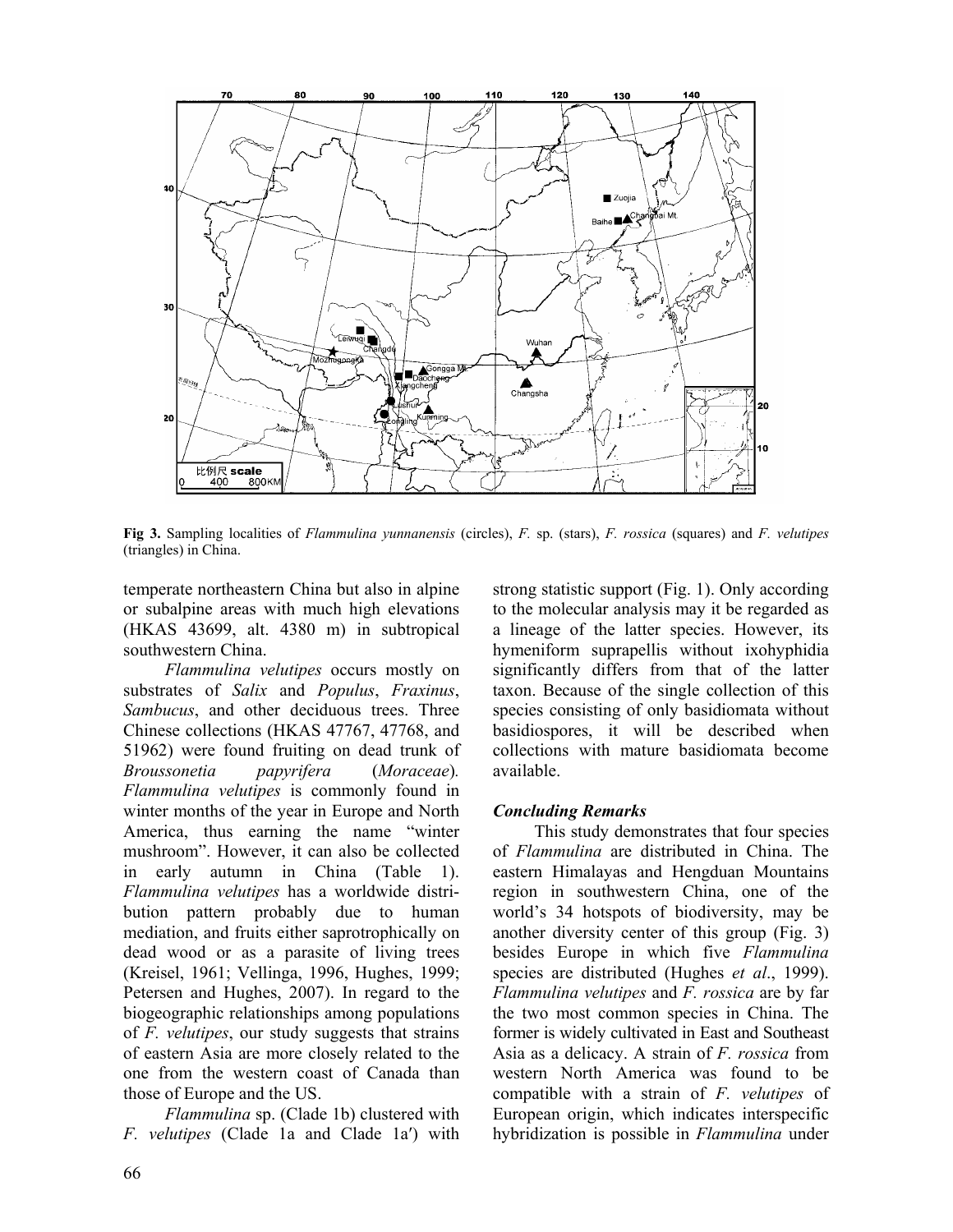laboratory conditions (Hughes and Petersen, 2001). Our findings that at least four *Flammulina* species occur in China will provide information on genetic variability that can be exploited in improving strains of *Flammulina* for commercial use both genetically and productively.

This study provides information on the species diversity, phylogeny and biogeography of the genus *Flammulina* in China. To understand the evolution and biogeography of the genus *Flammulina* as a whole, molecular analysis of larger DNA domains, further sampling and mating test (Tan *et al*., 2007) may be helpful.

#### **Acknowledgements**

We would like to thank the curators of HMJAU, GDGM and WU for loaning the specimens of *Flammulina*. Mr. Bo Wang and Mr. Hanyi Zhang are acknowledged for providing us a few interesting *Flammulina* collections. Members of the Hibbett Laboratory at Clark University assisted us with technical issues. Professor S.M. Badalyan (Yerevan State University, Armenia) is thanked for sharing valuable literature. Comments on the manuscript by Dr. Ronald H. Petersen (University of Tennessee) are greatly appreciated. This work was supported by the Knowledge Innovation Program of the Chinese Academy of Sciences (No. KSCX2-YW-G-025), by the National Science Fund for Distinguished Young Scholars (No. 30525002) of the National Natural Science Foundation of China (NSFC) and by the National Basic Research Program of China (No. 2009CB522300). The field work was supported by the NSFC (30420120049 to H. Sun) and the National Science Foundation of the USA (DEB-0321846 to David E. Boufford and Richard H. Ree).

#### **References**

- Arnolds, E.J.M. (1977). Einige Pilze eines halbtrockenrasens bei Detmold (Westfalen). Westfälische Pilzbriefe 11: 29-38.
- Badalyan, S.M. and Hughes, K.W. (2004). Genetic variability of *Flammulina velutipes* and *Pleurotus ostreatus* collections from Armenia. In: *Proceedings of the XVIth International Congress on the Science and Cultivation of Edible and Medicinal Fungi* (eds. C.P. Romaine, C.B. Keil, D.L. Rinker and D.J. Royse). Miami: 149-154.
- Bas, C. (1983). *Flammulina* in western Europe. Persoonia 12: 51-66.
- Bas, C. and Robich, G. (1988). On a false *Hydropus*, *Flammulina mediterranea*, comb. nov. Persoonia 13: 489-494.
- Bi, Z.S., Zheng, G.Y. and Li, T.H. (1994). *Macrofungus Flora of Guangdong Province*. Guangdong

Science and Technology Press, Guangzhou. (in Chinese).

- Binder, M., Hibbett, D.S., Wang, Z. and Farnham, W.F. (2006). Evolutionary relationships of *Mycaureola diseae* (*Agaricales*), a basidiomycete pathogen of a subtidal rhodophyte. American Journal Botany 93: 547-556.
- Buchanan, P.K. (1993). Identification, names and nomenclature of common edible mushrooms. In: *Mushroom Biology and Mushroom Products* (eds. S. Chang, J.A. Buswell and S. Chiu) Hong Kong Chinese University Press: 21-29.
- Cui, B.K., Wang, Z. and Dai, Y.C. (2008). *Albatrellus piceiphilus* sp. nov. on the basis of morphological and molecular characters. Fungal Diversity 28: 41-48.
- Dai, Y.C., Yuan, H.S., Zhang, X.Q. and Wang, Z. (2007). Systematic revisit of *Sparsitubus* (*Basidiomycota*, *Aphyllophorales*), an unusual cyphelloid poly-pore from China. Fungal Diversity 25: 37-47.
- Doyle, J.J. and Doyle, J.L. (1987). A rapid DNA isolation procedure for small quantities of fresh leaf material. Phytochemistry Bulletin 19: 11-15.
- Gardes, M. and Bruns, T.D. (1993). ITS primers with enhanced specificity for basidiomycetes-application to the identification of mycorrhizae and rusts. Molecular Ecology 2: 113-118.
- Holmgren, P.K., Holmgren, N.H. and Barnett, L.C. (1990). *Index Herbariorum. Part I: Herbaria of the World*. 8th ed. New York Botanical Garden, New York.
- Horak, E. [1980 (1979)]. Fungi, *Basidiomycetes Agaricales* y Gasteromycetes Secotioides. Flora Criptogamica Tierra del Fuego 11: 170-172.
- Horak, E. (1987). *Boletales* and *Agaricales* (Fungi) from Northern Yunnan, China I. Revision of material collected by H. Handel-Mazzetti (1914-1916) in Lijiang. Acta Botanica Yunnanica 9: 65-80.
- Hughes, K.W., McGhee, L.L., Methven, S.A., Johnson, J.E. and Petersen, R.H. (1999). Patterns of geographic speciation in the genus *Flammulina*  based on sequences of the ribosomal ITS1-5.8S-ITS2 area. Mycologia 91: 978-986.
- Hughes, K.W. and Petersen, R.H. (2001). Apparent recombination or gene conversion in the ribosomal ITS region of a *Flammulina* (Fungi, *Agaricales*) hybrid. Molecular Biology and Evolution 18: 194-196.
- Huelsenbeck, J.P., Larget, B., Miller, R.E. and Ronquist, F. (2002). Potential application and pitfalls of Bayesian inference of phylogeny. Systematic Biology 51: 673-688.
- Huelsenbeck, J.P., Ronquist, F., Nielsen, R. and Bollback, J.P. (2001). Bayesian inference of phylogeny and its impact on evolutionary biology. Science 294: 2310-2314.
- Kornerup, A. and Wanscher, J.H. (1981). *Taschenlexikon der Farben*. 3. Aufl. Muster-Schmidt Verlag, Göttingen.
- Kreisel, H. (1961) *Die phytopathogenen Groβpilze Deutschlands*. Gustav Fishcher Verlag, Jena.